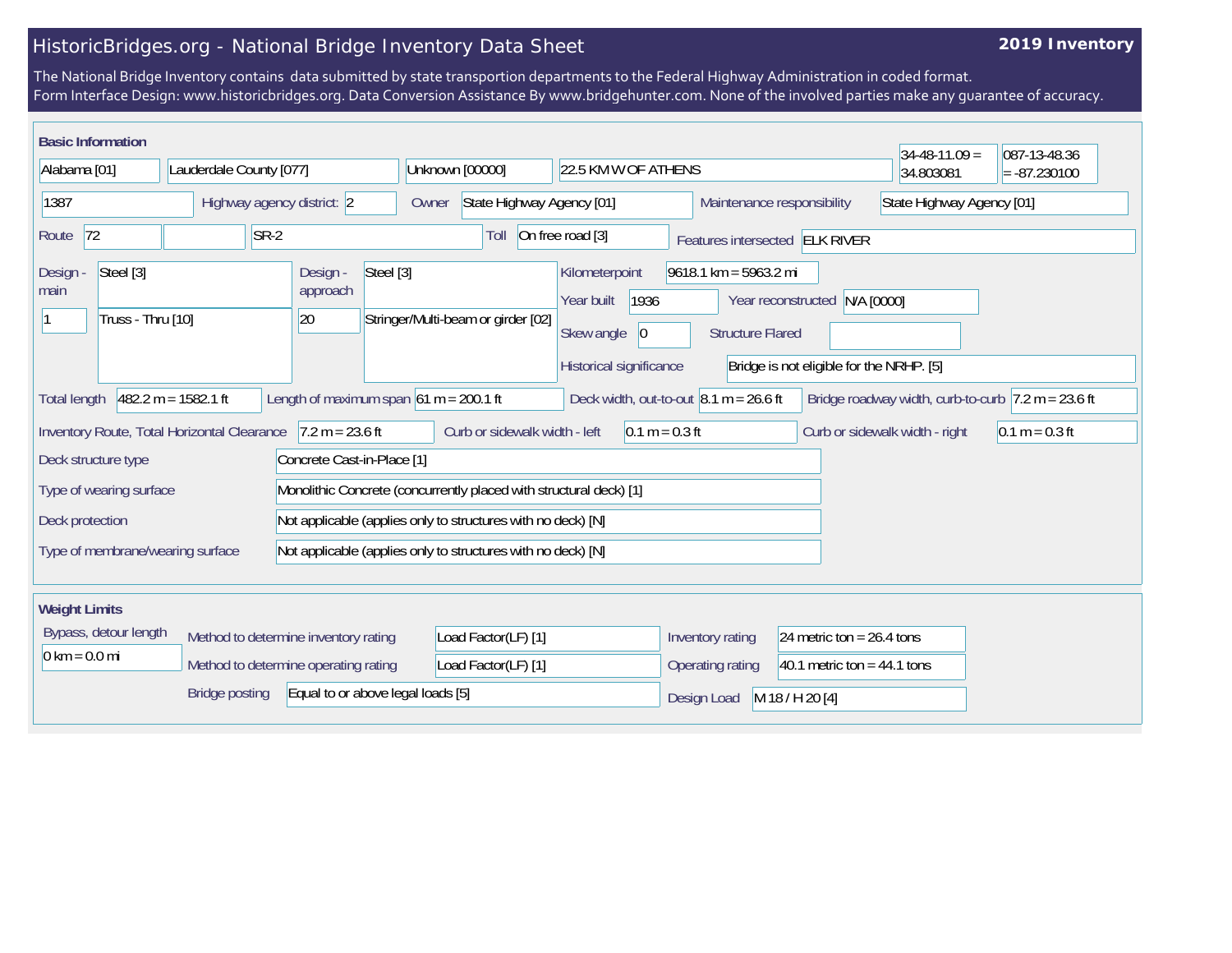| <b>Functional Details</b>                                                                                                             |                                                                                                                            |  |  |  |  |  |
|---------------------------------------------------------------------------------------------------------------------------------------|----------------------------------------------------------------------------------------------------------------------------|--|--|--|--|--|
| 5150<br>Average daily truck traffi 9<br>Average Daily Traffic                                                                         | Year 2017<br>6259<br>2033<br>%<br>Future average daily traffic<br>Year                                                     |  |  |  |  |  |
| Road classification<br>Principal Arterial - Other (Rural) [02]                                                                        | Approach roadway width<br>$13.3 m = 43.6 ft$<br>Lanes on structure 2                                                       |  |  |  |  |  |
| Type of service on bridge Highway [1]                                                                                                 | Bridge median Open median [1]<br>- way traffic [1]<br>Direction of traffic                                                 |  |  |  |  |  |
| Parallel structure designation                                                                                                        | The right structure of parallel bridges carrying the roadway in the direction of the inventory. [R]                        |  |  |  |  |  |
| Type of service under bridge<br>Waterway [5]                                                                                          | Navigation control on waterway (bridge permit required). [1]<br>Lanes under structure<br>$ 0\rangle$<br>Navigation control |  |  |  |  |  |
| $8.5 m = 27.9 ft$<br>Navigation vertical clearanc                                                                                     | Navigation horizontal clearance $57.9 \text{ m} = 190.0 \text{ ft}$                                                        |  |  |  |  |  |
| Minimum navigation vertical clearance, vertical lift bridge $\,$ 8.5 m = 27.9 ft                                                      | Minimum vertical clearance over bridge roadway<br>$4.32 m = 14.2 ft$                                                       |  |  |  |  |  |
| Minimum lateral underclearance reference feature Feature not a highway or railroad [N]                                                |                                                                                                                            |  |  |  |  |  |
| Minimum lateral underclearance on left $0 = N/A$<br>Minimum lateral underclearance on right $0 = N/A$                                 |                                                                                                                            |  |  |  |  |  |
| Minimum vertical underclearance reference feature Feature not a highway or railroad [N]<br>Minimum Vertical Underclearance $ 0 = N/A$ |                                                                                                                            |  |  |  |  |  |
| Appraisal ratings - underclearances N/A [N]                                                                                           |                                                                                                                            |  |  |  |  |  |
|                                                                                                                                       |                                                                                                                            |  |  |  |  |  |
| <b>Repair and Replacement Plans</b>                                                                                                   |                                                                                                                            |  |  |  |  |  |
| Type of work to be performed                                                                                                          | Work to be done by contract [1]<br>Work done by                                                                            |  |  |  |  |  |
| Bridge rehabilitation because of general structure<br>deterioration or inadequate strength. [35]                                      | 8597000<br>860000<br>Bridge improvement cost<br>Roadway improvement cost                                                   |  |  |  |  |  |
|                                                                                                                                       | $482.2 m = 1582.1 ft$<br>Length of structure improvement<br>Total project cost<br>9457000                                  |  |  |  |  |  |
|                                                                                                                                       | 2019<br>Year of improvement cost estimate                                                                                  |  |  |  |  |  |
|                                                                                                                                       | Border bridge - state<br>Border bridge - percent responsibility of other state                                             |  |  |  |  |  |
|                                                                                                                                       | Border bridge - structure number                                                                                           |  |  |  |  |  |